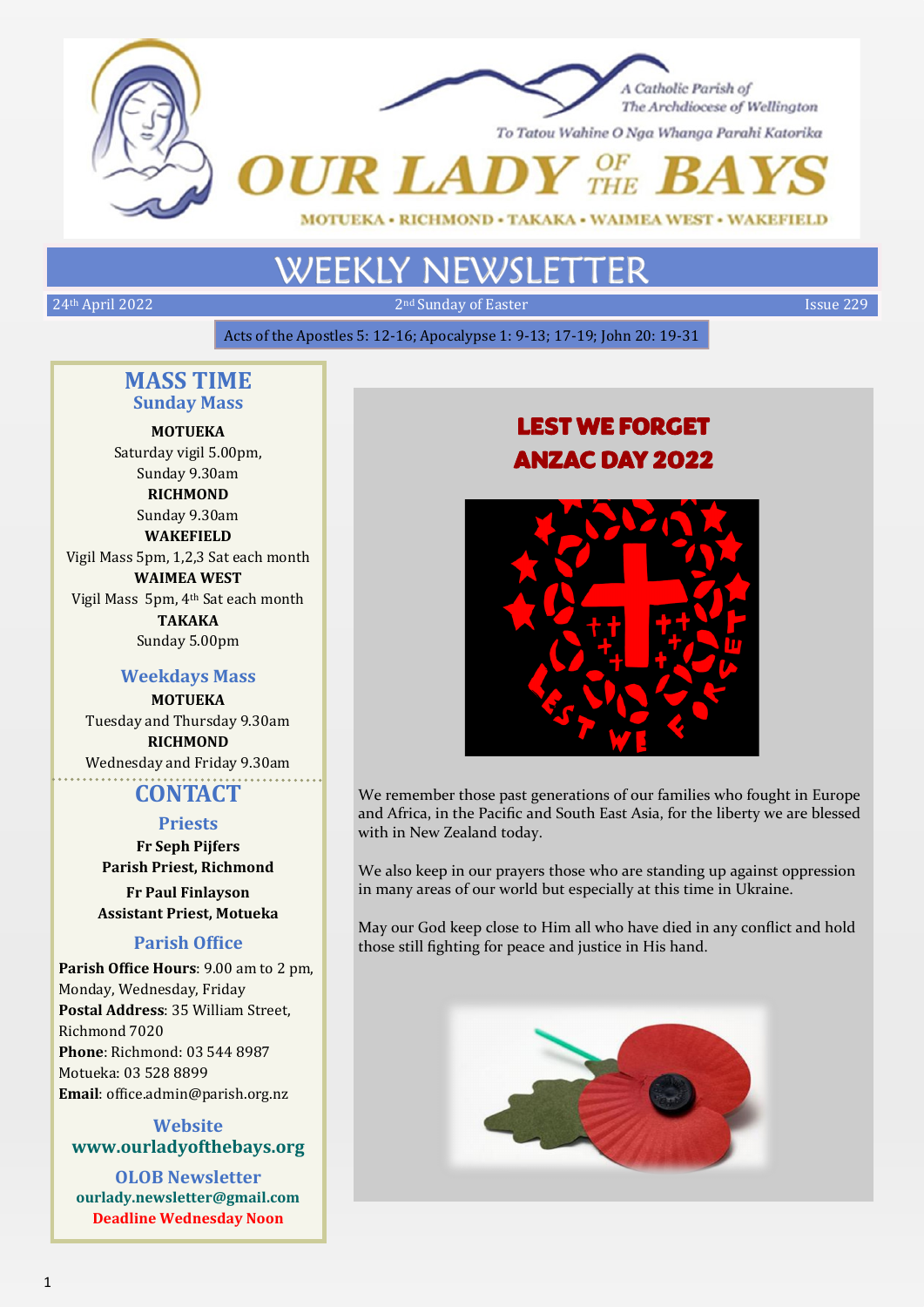#### **OUR LADY OF THE BAYS**

#### **Job Vacancy at Garin College** – **Examination Centre Manager**

Garin College is seeking an Examination Centre Manager to run the NCEA and NZ Scholarship examinations in 2022.

The smooth and successful running of an exam centre is important for all students participating in these examinations.

The position requires you to complete an online training programme and attend a one-day training session with NZQA in August. The position also requires you complete several administrative tasks to plan and prepare for the exams from August to October in preparation for the NZQA exams held in November and December. You must be available to work for the entire exam period (Monday 7 November to Friday 2 December 2022).

The successful candidate will have a calm and yet confident disposition, a high level of organisational skills with great attention to detail, strength in following processes precisely, confidence leading people of all ages, proficiency in using a computer and learning to use new computer programmes are essential qualities for this role.

For further information, please email [jeremymarshall@cloud.garincollege.ac.nz](mailto:jeremymarshall@cloud.garincollege.ac.nz)

Please send your CV and cover letter to [hr@cloud.garincollege.ac.nz,](mailto:hr@cloud.garincollege.ac.nz) Applications close Friday, 6 May 2022.

#### **Children's Liturgy Workshop**

7.30 Wednesday 15 June 2022, Richmond Church 35 Williams Street

Facilitator: Fr Patrick Bridgman (Wellington)

This workshop will help us work through and identify ways to involve the young families in our community in a meaningful way. More information will be available closer to the date but if you have an involvement or interest with Children's Liturgy and/or Family Masses in our Parishes or are the parent/caregivers associated with our schools please put this on your calendar now.

**TAX RECEIPT** the annual donation receipts will be available to be picked up after the Sunday masses this weekend at foyer

# **OUR LADY OF PERPETUAL HELP, RICHMOND**

#### **Scripture Study Group**

The Caritas Lenten Programme has now finished. The Scripture Study group will resume again on Friday 13th May. for seven weeks until 24th June, studying the Hebrew Scriptures.. We will be using a teaching series called Path Through Scripture by Mark Link S.J. All welcome 10.30am in the Parish Centre Hall

PRAY THE ROSARY Pope Francis urges us to pray the rosary for peace and the welfare of our world. The Rosary is prayed after weekday Masses Wednesday and Friday led by Maureen Sharland. Please join the group by Our Lady's statue.

This was delayed from March due to Covid restrictions. New date is Friday 6th May, 10am at Holy Trinity Anglican





# **Debbie Lennox**

**RIP** 

Debbie came to Richmond from Auckland with her husband John and enjoyed being in our parish. She was a woman of prayer and always friendly and so kind. She initiated the organization of " Sending Love" in our area ( before Covid) and cards were made and distributed to rest homes. Debbie journeyed with a cancer illness and died on Easter Sunday morning. Our sympathy to her family, especially husband John and daughter Gemma. Rest In Peace Debbie.

**World Day of Prayer**

Church. All are welcome

#### **ST PETER CHANEL, MOTUEKA**

ADORATION OF THE BLESSED SACRAMENT will be held every Thursday from 9am to 9.30am and then followed by Holy Mass.

**R** econciliation Come and experience the healing and loving power of Jesus through this wonderful sacrament. Apart<br>from making an appointment to meet with Fr Paul for reconciliation, we are trialing a permanent time on Sa **experience** the healing and loving power of Jesus through this wonderful sacrament. Apart 4.15 before the 5pm Mass. Fr Paul is available for the Sacrament of Reconciliation in our chapel every Saturday.

PLEASE REMEMBER in your prayers the elderly, lonely and sick in our community.